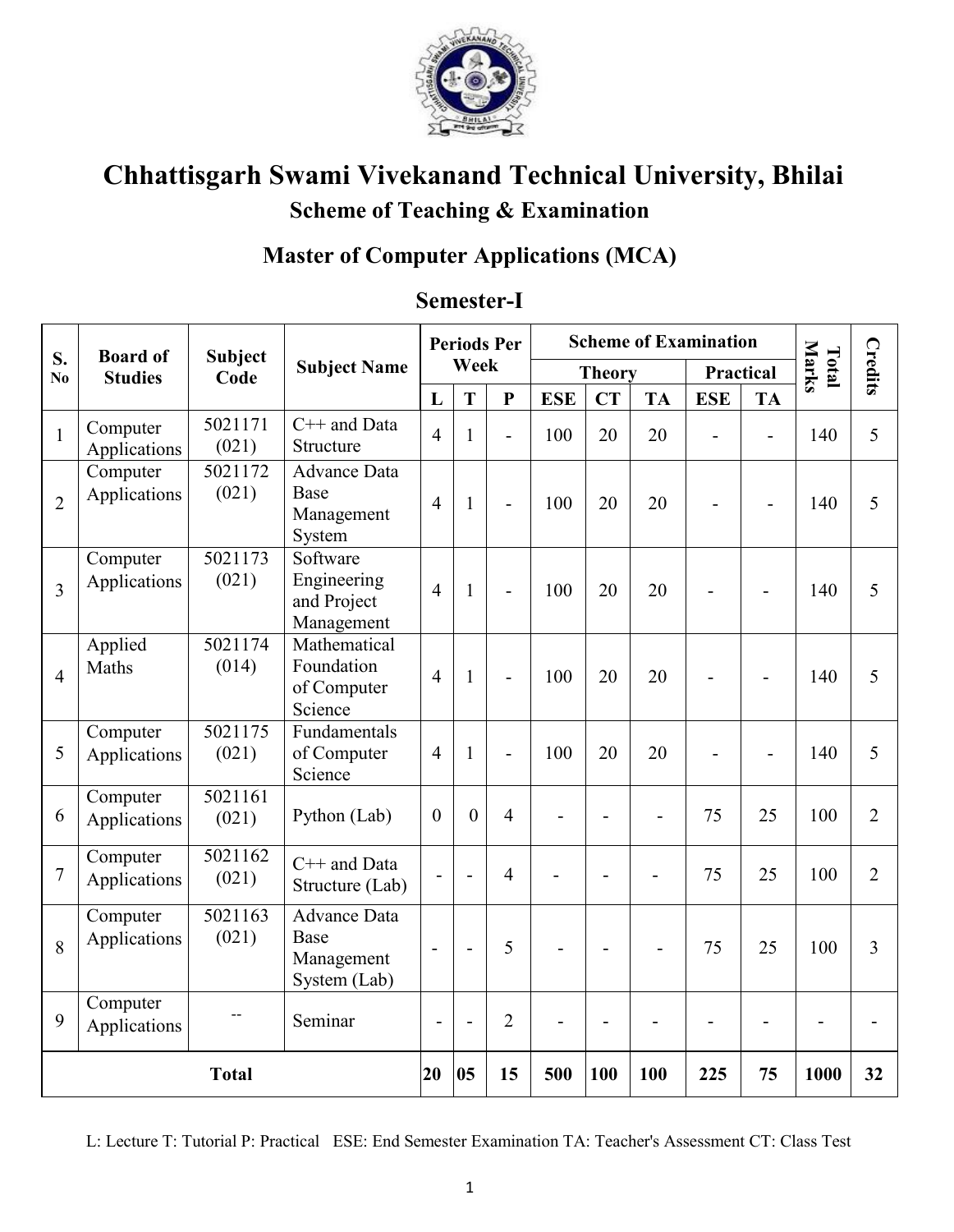

### Chhattisgarh Swami Vivekanand Technical University, Bhilai **Scheme of Teaching and Examination**

### **Master of Computer Applications (MCA)**

### Semester-II

|                |                                   |                        |                                |          | <b>Periods Per</b> |                          |               | <b>Scheme of Examination</b> |                  |            |                          |                |                |
|----------------|-----------------------------------|------------------------|--------------------------------|----------|--------------------|--------------------------|---------------|------------------------------|------------------|------------|--------------------------|----------------|----------------|
| S.<br>No       | <b>Board of</b><br><b>Studies</b> | <b>Subject</b><br>Code | <b>Subject</b><br><b>Name</b>  | Week     |                    |                          | <b>Theory</b> |                              | <b>Practical</b> |            | Marks<br>Total           | <b>Credits</b> |                |
|                |                                   |                        |                                | L        | T                  | $\mathbf{P}$             | <b>ESE</b>    | <b>CT</b>                    | <b>TA</b>        | <b>ESE</b> | <b>TA</b>                |                |                |
| 1              | Computer<br>Applications          | 5021271<br>(021)       | Programming with Java          | 4        | $\mathbf{1}$       |                          | 100           | 20                           | 20               |            |                          | 140            | 5              |
| $\overline{2}$ | Computer<br>Applications          | 5021272<br>(021)       | <b>Computer Network</b>        | 4        | 1                  |                          | 100           | 20                           | 20               |            | ۰                        | 140            | 5              |
| 3              | Computer<br>Applications          | 5021273<br>(021)       | Artificial Intelligence        | 4        |                    | $\overline{\phantom{0}}$ | 100           | 20                           | 20               |            |                          | 140            | 5              |
| 4              | Computer<br>Applications          | 5021274<br>(021)       | Operating System with<br>Unix  | 4        | 1                  | $\overline{\phantom{a}}$ | 100           | 20                           | 20               | ۰          | $\overline{\phantom{a}}$ | 140            | 5              |
| 5              | <b>Refer Table-I</b>              |                        | Elective-I                     | 4        | $\mathbf{1}$       |                          | 100           | 20                           | 20               |            | $\blacksquare$           | 140            | 5              |
| 6              | Computer<br>Applications          | 5021261<br>(021)       | Java (Lab)                     | $\theta$ | $\theta$           | 4                        |               | $\blacksquare$               | ٠                | 75         | 25                       | 100            | $\overline{2}$ |
| $\overline{7}$ | Computer<br>Applications          | 5021262<br>(021)       | Unix (Lab)                     |          | $\blacksquare$     | 4                        |               | $\blacksquare$               | ٠                | 75         | 25                       | 100            | $\overline{2}$ |
| 8              | Computer<br>Applications          | 5021263<br>(021)       | Web Technology (Lab)           |          | $\blacksquare$     | 5                        |               | $\overline{\phantom{0}}$     | ۰                | 75         | 25                       | 100            | 3              |
| 9              | Humanities                        | 5021264<br>(046)       | <b>Personality Development</b> |          | $\blacksquare$     | $\overline{2}$           |               |                              |                  |            | -                        |                |                |
|                |                                   | <b>Total</b>           |                                | 20       | 05                 | 15                       | 500           | 100                          | 100              | 225        | 75                       | 1000           | 32             |

L:Lecture T: Tutorial P:Practical ESE : End Semester Examination TA: Teacher's Assessment CT: Class Test

|                |                                   |                     | $1401C_1 U1UU1V_1$                                    |
|----------------|-----------------------------------|---------------------|-------------------------------------------------------|
| S.No           | <b>Board of</b><br><b>Studies</b> | <b>Subject Code</b> | <b>Subject Name</b><br><b>Elective-I</b> (Management) |
|                | Management                        | 5021281(076)        | Accounting and Financial Management                   |
| 2              | Management                        | 5021282(076)        | Supply Chain Management                               |
| 3              | Management                        | 5021283(076)        | <b>Managerial Economics</b>                           |
| $\overline{4}$ | Management                        | 5021284(076)        | <b>Enterprise Resource Planning</b>                   |
| 5              | Management                        | 5021285(076)        | Management Information System                         |
| 6              | Management                        | 5021286(076)        | Digital Marketing                                     |

#### Table-L(Flective-D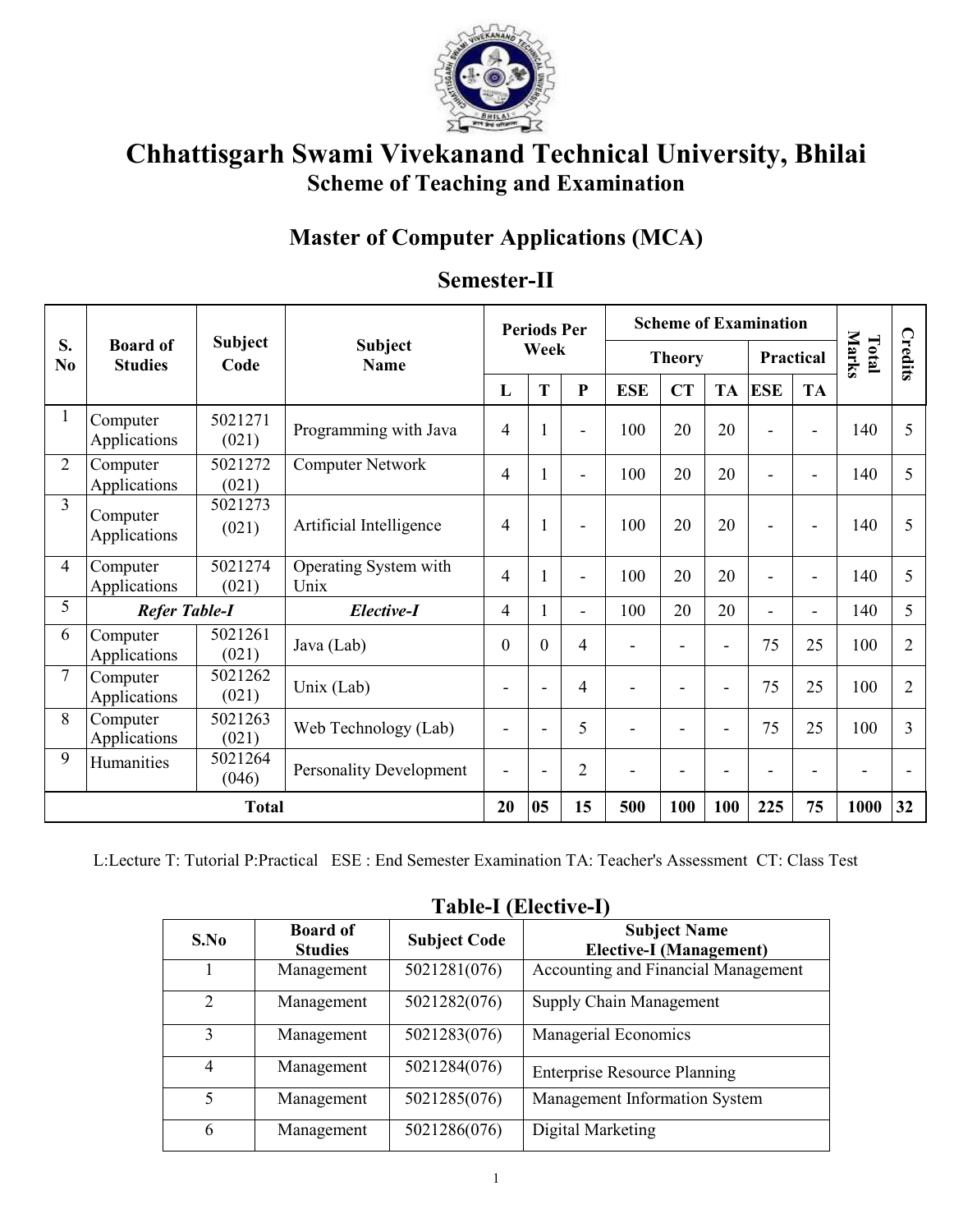

## Chhattisgarh Swami Vivekanand Technical University, Bhilai

# **Scheme of Teaching and Examinations Master of Computer Applications (MCA)**

|                |                          |                  |                                                     |             | <b>Periods Per</b> |                              |            | <b>Scheme Of Examination</b> |                          |                          |                          |                                                                        |                |
|----------------|--------------------------|------------------|-----------------------------------------------------|-------------|--------------------|------------------------------|------------|------------------------------|--------------------------|--------------------------|--------------------------|------------------------------------------------------------------------|----------------|
| S.             | <b>Board of</b>          | <b>Subject</b>   | <b>Subject</b>                                      | <b>Week</b> |                    |                              |            | <b>Theory</b>                |                          | <b>Practical</b>         |                          |                                                                        | Credits        |
| <b>No</b>      | <b>Studies</b>           | ode              | <b>Name</b>                                         | L           | т                  | P                            | <b>ESE</b> | <b>CT</b>                    | <b>TA</b>                | <b>ESE</b>               | TA                       | Marks<br>Total<br>140<br>140<br>140<br>140<br>140<br>100<br>100<br>100 |                |
| 1              | Computer<br>Applications | 5021371<br>(021) | <b>Computer Graphics</b><br>and Image<br>Processing | 4           | $\mathbf{1}$       | $\overline{\phantom{0}}$     | 100        | 20                           | 20                       | $\overline{\phantom{a}}$ | $\overline{\phantom{a}}$ |                                                                        | 5              |
| $\overline{2}$ | Computer<br>Applications | 5021372<br>(021) | Cryptography and<br><b>Network Security</b>         | 4           | 1                  |                              | 100        | 20                           | 20                       | $\overline{\phantom{a}}$ | $\overline{\phantom{a}}$ |                                                                        | 5              |
| 3              | Computer<br>Applications | 5021373<br>(021) | Data Science                                        | 4           | 1                  |                              | 100        | 20                           | 20                       |                          | ۰                        |                                                                        | 5              |
| 4              | <b>Refer Table-I</b>     |                  | Elective-I                                          | 4           | $\mathbf{1}$       | $\overline{\phantom{0}}$     | 100        | 20                           | 20                       | $\overline{\phantom{a}}$ | $\overline{a}$           |                                                                        | 5              |
| 5              | <b>Refer Table-II</b>    |                  | Elective-II                                         | 4           | 1                  | $\qquad \qquad \blacksquare$ | 100        | 20                           | 20                       | $\overline{\phantom{a}}$ | $\overline{\phantom{a}}$ |                                                                        | 5              |
| 6              | Computer<br>Applications | 5021361<br>(021) | Data Science (Lab)                                  | $\Omega$    | $\Omega$           | 5                            |            |                              | $\overline{\phantom{a}}$ | 75                       | 25                       |                                                                        | 3              |
| $\overline{7}$ | Computer<br>Applications | 5021362<br>(021) | Android (Lab)                                       |             |                    | 4                            |            |                              | $\overline{\phantom{0}}$ | 75                       | 25                       |                                                                        | 2              |
| 8              | Computer<br>Applications | 5021363<br>(021) | Minor Project*                                      |             |                    | 4                            |            |                              | $\overline{\phantom{a}}$ | 75                       | 25                       |                                                                        | $\overline{2}$ |
| 9              | Computer<br>Applications | 5021364<br>(021) | <b>Report Writing</b>                               |             |                    | 2                            |            |                              |                          |                          |                          |                                                                        |                |
|                |                          | <b>Total</b>     |                                                     | 20          | 5                  | 15                           | 500        | 100                          | 100                      | 225                      | 75                       | 1000                                                                   | 32             |

#### Semester-III

L:Lecture T: Tutorial P:Practical ESE : End Semester Examination TA: Teacher's Assessment CT: Class Test

Note: \* Student has to undergo 4 weeks training/certification/internship/online course after the second semester during summer vacation, which would be given weightage in assessments of  $3^{rd}$  semester minor project.

| Table-I (Elective-I)         |                     |                              |  |  |  |  |  |  |  |  |
|------------------------------|---------------------|------------------------------|--|--|--|--|--|--|--|--|
| <b>Board of Studies</b>      | <b>Subject Code</b> | <b>Subject Name</b>          |  |  |  |  |  |  |  |  |
| <b>Computer Applications</b> | 5021381(021)        | Natural Language Processing  |  |  |  |  |  |  |  |  |
| <b>Computer Applications</b> | 5021382(021)        | <b>Mobile Computing</b>      |  |  |  |  |  |  |  |  |
| <b>Computer Applications</b> | 5021383(021)        | <b>Compiler Design</b>       |  |  |  |  |  |  |  |  |
| <b>Computer Applications</b> | 5021384(021)        | Neural Network & Fuzzy Logic |  |  |  |  |  |  |  |  |
| <b>Computer Applications</b> | 5021385(021)        | <b>Blockchain Technology</b> |  |  |  |  |  |  |  |  |

| <b>Table-II</b> (Elective-II) |                     |                                     |  |  |  |  |  |  |  |  |
|-------------------------------|---------------------|-------------------------------------|--|--|--|--|--|--|--|--|
| <b>Board of Studies</b>       | <b>Subject Code</b> | <b>Subject Name</b>                 |  |  |  |  |  |  |  |  |
| <b>Computer Applications</b>  | 5021391(021)        | Machine Learning                    |  |  |  |  |  |  |  |  |
| <b>Computer Applications</b>  | 5021392(021)        | <b>Parallel Processing</b>          |  |  |  |  |  |  |  |  |
| <b>Computer Applications</b>  | 5021393(021)        | Internet of Things                  |  |  |  |  |  |  |  |  |
| <b>Computer Applications</b>  | 5021394(021)        | Formal Language and Automata Theory |  |  |  |  |  |  |  |  |
| <b>Computer Applications</b>  | 5021395(021)        | <b>Operation Research</b>           |  |  |  |  |  |  |  |  |